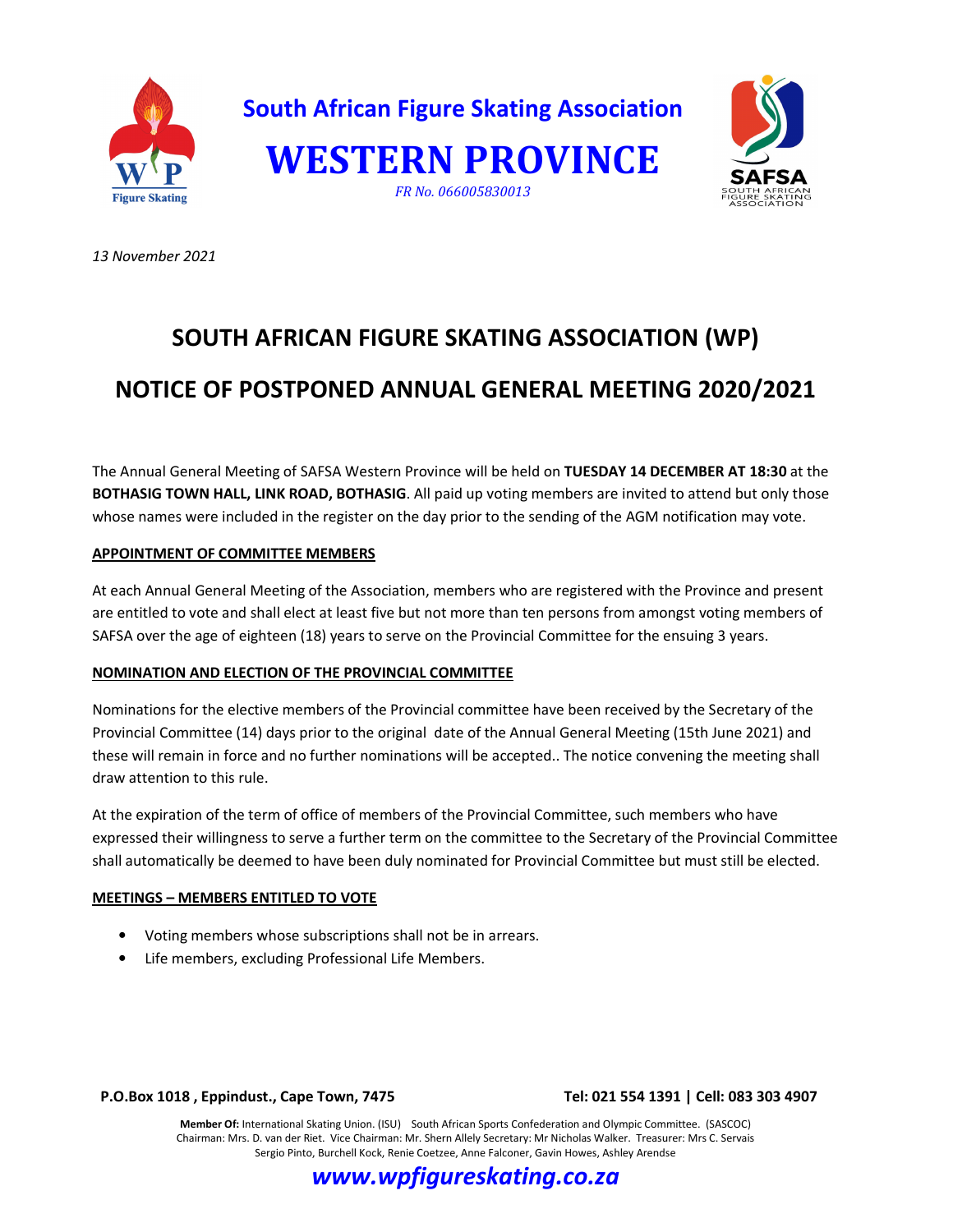## **QUORUM**

The Quorum shall be 15% of the voting members registered with a Province (inclusive of the Provincial committee members). In the event of there not being a quorum, the meeting shall stand postponed to the same place and time, seven (7) days hence. Members then attending shall constitute a quorum.

Regards

lut

**Dawn vd Riet**  *Chairperson SAFSA (Western Province)* 

*-Please see Agenda on following page-*